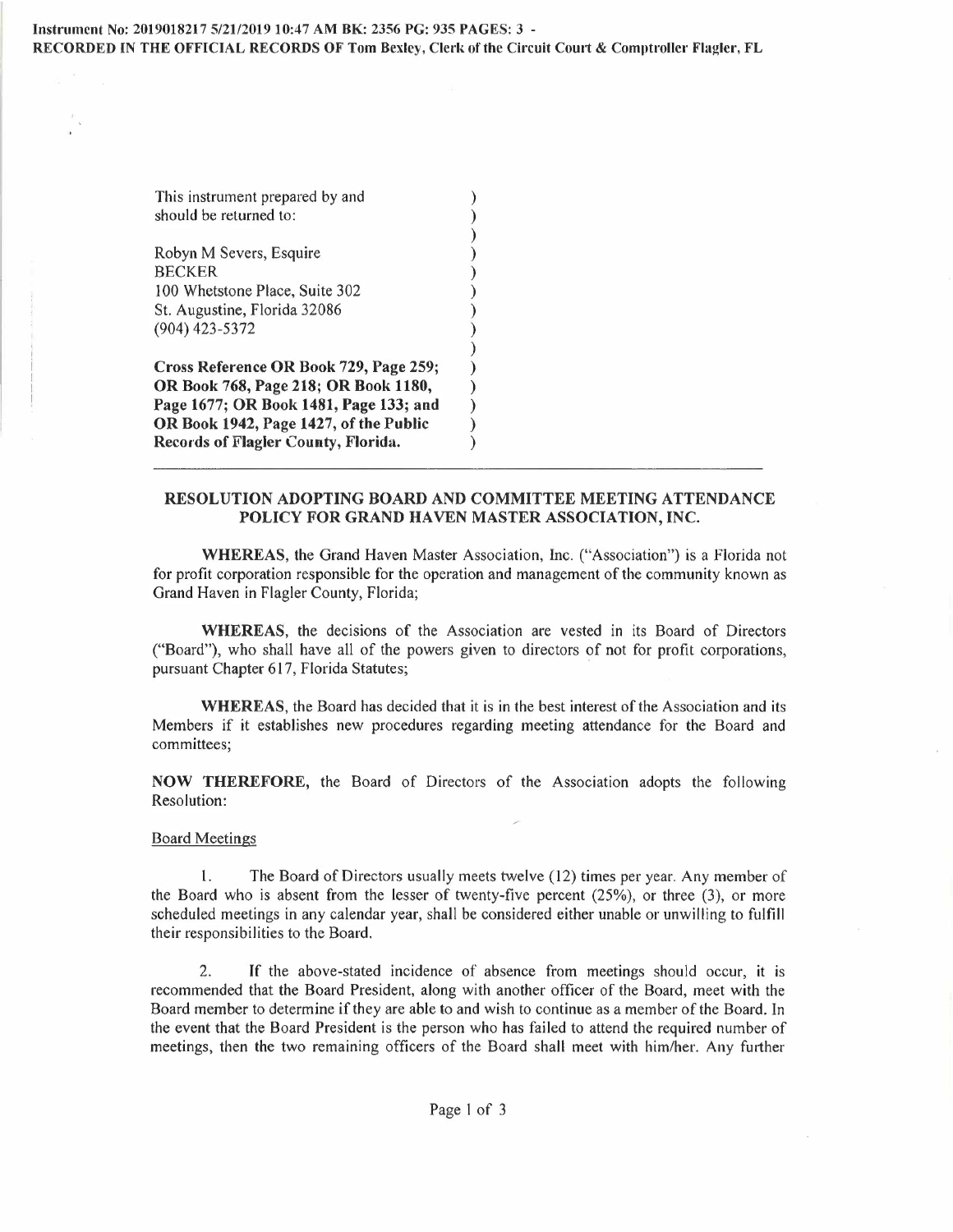actions by the Association shall be in accordance with Section 720.303(10), Florida Statutes, as amended from time to time.

## Committee Meetings

1. The Fine Committee usually meets twelve (12) times per year. Any member of the Fine committee who is absent from the lesser of twenty-five (25%), or three (3), or more meetings in any calendar year, shall be considered either unable or unwilling to fulfill their responsibilities to the committee.

2. The Modification Architectural Design Committee (MADC) usually meets twenty-four (24) times per year. Any member of the MADC who is absent from the lesser of twenty-five percent (25%), or six (6), or more meetings in any calendar year, shall be considered either unable or unwilling to fulfill their responsibilities to the committee.

3. If the above-stated incidence of absence from committee meetings should occur, it is recommended that the Board President, along with the respective Liaison Person, meet with the committee member to determine if they are able to and wish to continue as a committee member. Any subsequent series of absence, after the meeting between the Board President, Liaison Person, and committee member, that exceeds the twenty-five (25%) criteria will result in the relieving of that individual of his/her committee responsibilities by a vote of a majority of the Board, who shall then select a replacement member.

4. The Board is fully aware that personal or health issues might result in exceeding the above criteria. The Board will evaluate any mitigating circumstances that are beyond the committee members control and attempt to best meet and balance the needs of both the individual involved and the needs of the respective committees.

**SO RESOLVED** by a majority of the Board of Directors of the Association at a duly called and noticed Board meeting, this  $Z.\varnothing$  day of  $A Z \vee C$ , 2019.

Signed, sealed and delivered in the presence of:

Printed Name:

Printed Name: *Carmen Jone*,

GRAND HAVEN MASTER ASSOCIATION,

INC.  $Bv:$ 

Printed Name: Robert J Carlton Title: President Address:  $9<sub>h</sub>$ FRONT STREE